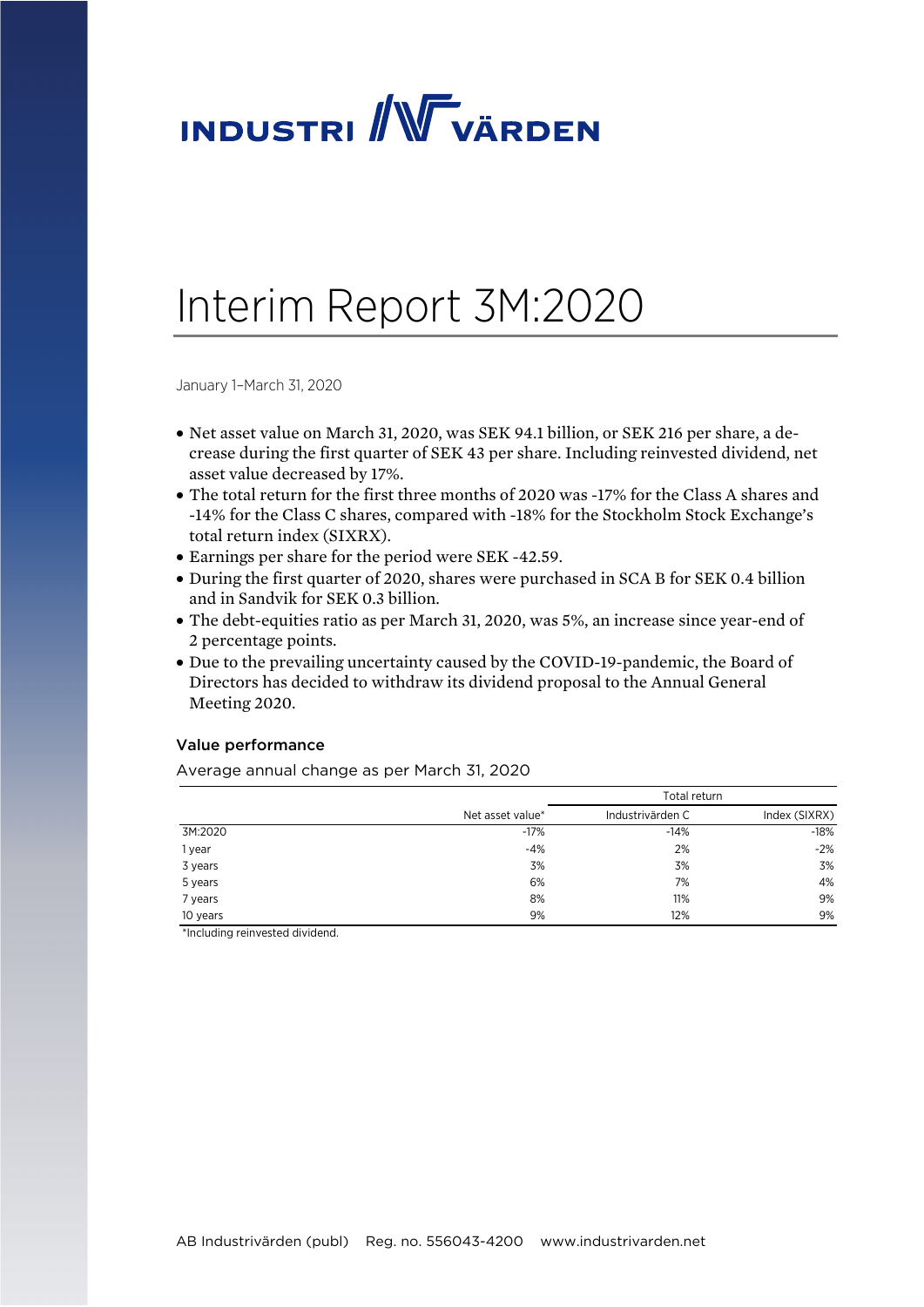# CEO's message

The first quarter of the year was characterized in many ways by the novel coronavirus and its impact on society and the stock market. At the start of 2020 the macroeconomic outlook was favorable, even though a slowdown was looming. However, the situation changed dramatically with the spread of the coronavirus, and the market reacted with sharply falling stock prices and lower interest rates. Thus far the consequences have been substantial, and at this time it is too early to assess what the combined effects of the outbreak will be on society, companies and the economy over time.

In recent years Industrivärden's portfolio companies have taken a number of measures to increase both the operational and the financial flexibility. These measures have strengthened the companies' balance sheets and increased their ability both to deal with challenges and take advantage of opportunities. The portfolio companies' operations are being impacted in various ways by the recent developments, and the companies are successively taking a number of different measures to deal with the challenging situation. Against the background of the significant uncertainty in our business environment, the boards of the portfolio companies have to varying degrees changed or withdrawn their dividend proposals, or taken the decision to postpone the companies' annual general meeting.

But I would also like to give a few examples of strategic activities conducted by the portfolio companies during the first quarter that were aimed at strengthening value creation over time. Sandvik continued to make a number of smaller acquisitions that will strengthen its business areas over time. It also completed the divestment of Sandvik Drilling and Completions (Varel). At the start of the year Volvo launched a new generation of heavy trucks with a strong focus on the driver environment, safety and productivity. Volvo also continues to invest in electric trucks, both in Europe and the U.S. Essity has strengthened its operations through a number of acquisitions within Medical Solutions.

As per March 31, 2020, Industrivärden's net asset value amounted to SEK 94.1 billion, or SEK 216 per share, which corresponds to a decrease during the quarter of 17%. During the same period the total return for Class A and C shares was -17% and -14%, respectively, compared with -18% for the total return index. The debt-equities ratio was 5%, which is in line with our target range of 0%–10%. Industrivärden today has good investment capacity, and during the first three months of the year we increased our financial exposure in SCA and Sandvik through purchases of shares totaling approximately SEK 0.7 billion.

Industrivärden's 2020 AGM will be held on April 24 at the Grand Hôtel in Stockholm. For understandable reasons the meeting will be kept as short as possible, and a number of measures will be taken to reduce the risk for contagion. Against the background of the prevailing uncertainty caused by the COVID-19-pandemic, the Board of Directors has decided to withdraw the dividend proposal to the Annual General Meeting. The Board of Directors has the ambition, if the circumstances exist, to convene an Extra General Meeting in the autumn to decide on the dividend.

With the year's first quarter now behind us, we can see that the world looks considerably different than at the close of 2019. However, we and our portfolio companies are wellpoised to deal with challenges as well as take advantage of opportunities during the coming year.

*Helena Stjernholm*  Chief Executive Officer

2 Industrivärden 3M:2020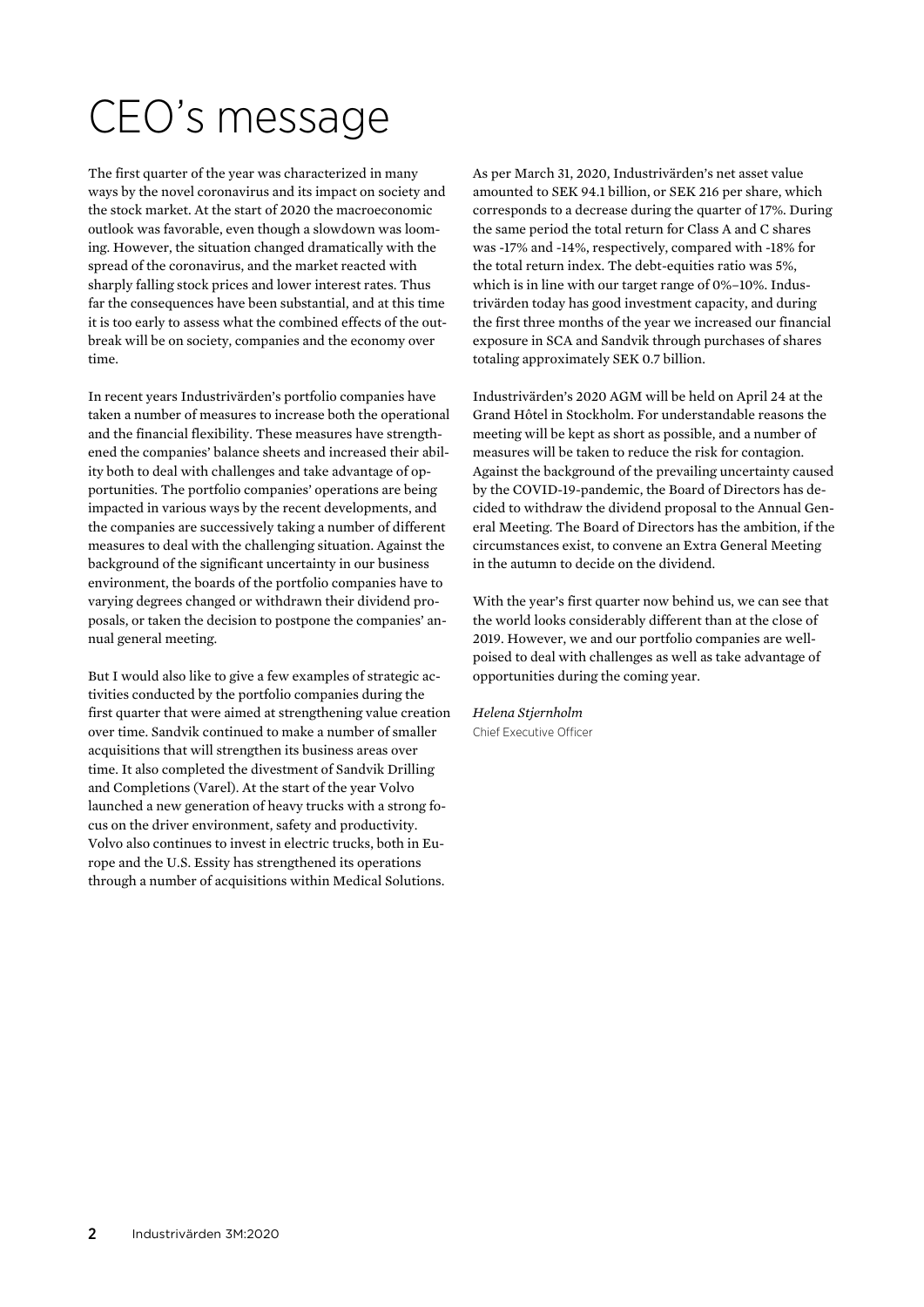# Overview

### Equities portfolio, March 31, 2020

The equities portfolio is made up of large shareholdings in eight portfolio companies with strong market positions and in which Industrivärden exercises long-term active ownership. A significant share of the equities portfolio is exposed to the industrial equipment, commercial vehicles, banking and consumer products sectors.



# Composition of the equities portfolio and net asset value

| 03/31/2020                 |                          |         |                          |                  |              |                      | 3M:2020                |       |
|----------------------------|--------------------------|---------|--------------------------|------------------|--------------|----------------------|------------------------|-------|
|                            |                          |         | Share of<br>ownership, % | Market value     |              |                      | Total return, holdings |       |
| Portfolio companies        | No. of shares            | Capital | Votes                    | SEK M            | SEK/share    | Share of<br>value, % | SEK M                  | %     |
| Sandvik                    | 157,400,000              | 12.5    | 12.5                     | 22,233           | 51           | 22                   | $-6,458$               | $-23$ |
| Essity A<br>Essity B       | 34,000,000<br>32,800,000 | 9.5     | 29.2                     | 10,302<br>10,037 | 47           | 21                   | 189                    | 1     |
| Volvo A<br>Volvo B         | 154,600,000<br>3,600,000 | 7.4     | 24.2                     | 18,428<br>430    | 43           | 19                   | $-6,164$               | $-25$ |
| Handelsbanken A            | 204,900,000              | 10.3    | 10.5                     | 17,035           | 39           | 17                   | $-3,639$               | $-18$ |
| SCA A<br><b>SCAB</b>       | 33,785,290<br>38,300,000 | 10.3    | 29.3                     | 3,379<br>3,847   | 17           | 7                    | 211                    | 3     |
| Ericsson A<br>Ericsson B   | 86,052,615<br>1,000,000  | 2.6     | 15.1                     | 6,970<br>81      | 16           | 7                    | $-379$                 | $-5$  |
| Skanska A<br>Skanska B     | 12,667,500<br>18,500,000 | 7.4     | 24.3                     | 1,918<br>2,802   | 11           | 5                    | $-1,878$               | $-28$ |
| SSAB A                     | 44,334,933               | 4.3     | 11.8                     | 1,010            | 2            |                      | $-446$                 | $-31$ |
| Other                      |                          |         |                          | 444              | $\mathbf{1}$ | 0                    | -3                     |       |
| <b>Equities portfolio</b>  |                          |         |                          | 98,917           | 227          | 100                  | $-18,567$              | $-16$ |
| Interest-bearing net debt  |                          |         |                          | $-4,802$         | $-11$        |                      |                        |       |
| <b>Net asset value</b>     |                          |         |                          | 94,115           | 216          |                      |                        |       |
| <b>Debt-equities ratio</b> |                          |         |                          | 5%               |              |                      |                        |       |

Industrivärden is a long-term asset manager that invests in listed Nordic companies with good value potential. Shareholder value is created through a professional investment operation and active ownership aimed at contributing to the portfolio companies' strategic development and long-term value creation.

For further information, visit www.industrivarden.net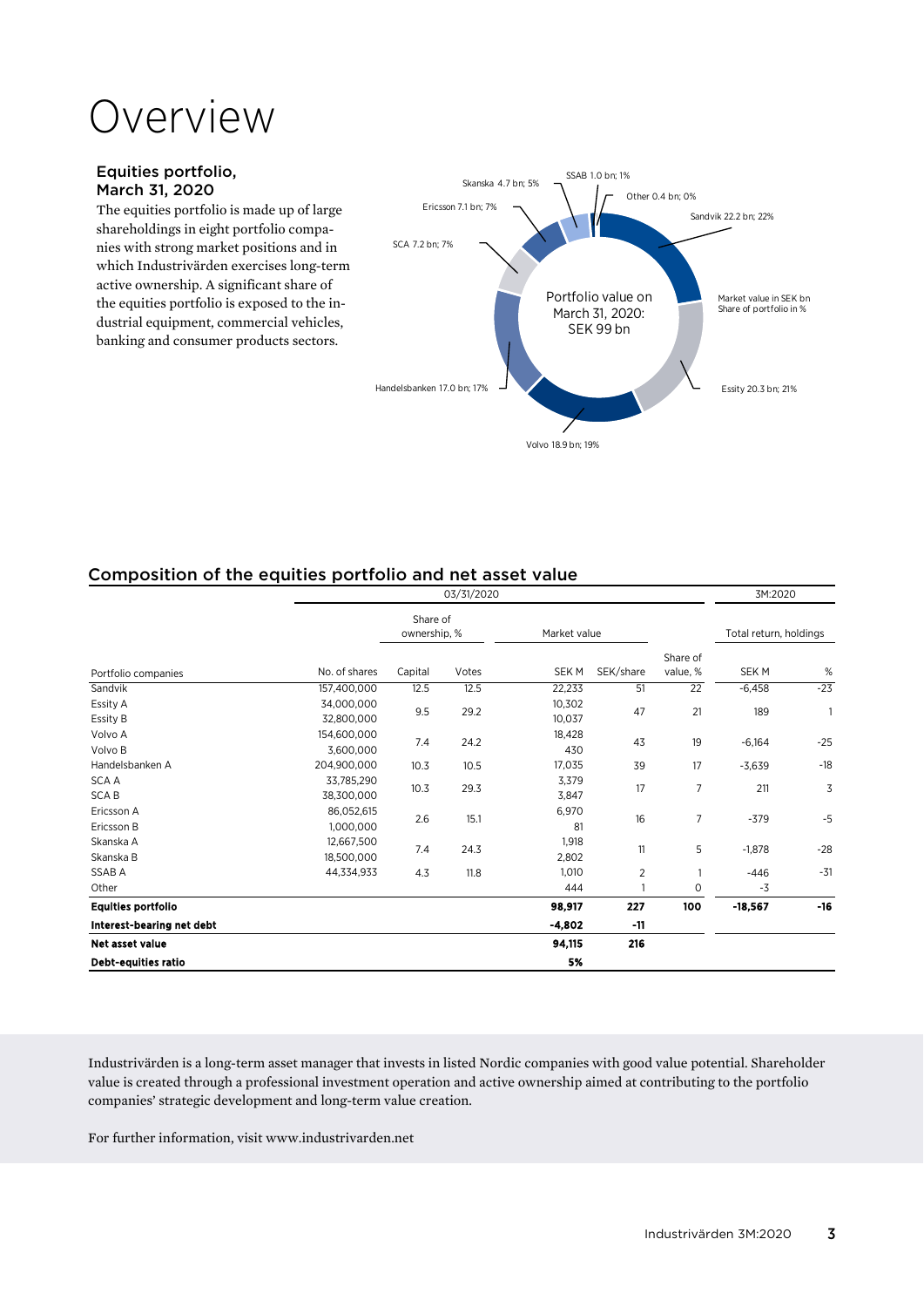# Performance

### Net asset value

Net asset value on March 31, 2020, was SEK 94.1 billion, or SEK 216 per share, a decrease of SEK 43 per share during the first quarter of 2020. Including reinvested dividend, net asset value decreased by 17%. The total return index (SIXRX) decreased by 18% during the same period.

During the last five- and ten-year periods, net asset value grew annually by 6% and 9% including reinvested dividend. The total return index (SIXRX) increased by 4% and 9%, respectively, during the same periods.

Net asset value, March 31, 2020

|                      | 03/31/2020 |           | 12/31/2019 |           |
|----------------------|------------|-----------|------------|-----------|
|                      | SEK bn     | SEK/share | SEK bn     | SEK/share |
| Equities portfolio   | 98.9       | 227       | 116.7      | 268       |
| Interest-bearing net |            |           |            |           |
| debt                 | -4.8       | -11       | $-4.0$     | -9        |
| Net asset value      | 94.1       | 216       | 112 7      | 259       |

Growth in net asset value, 10 years



# Equities portfolio

During the first quarter of 2020 the value of the equities portfolio, adjusted for purchases and sales, decreased by SEK 18.6 billion. On March 31, 2020, the equities portfolio was worth SEK 98.9 billion, or SEK 227 per share. During the period the holdings in SCA, Essity and Ericsson showed a higher total return than the total return index (SIXRX). Handelsbanken developed in line with the total return index.



Performance of shareholdings, 3 years

| Class of shares<br>SCA B*<br>SCA A*<br>19<br>Essity B*<br>13<br>12<br>Ericsson A<br>12<br>Ericsson B<br>12<br>Essity A*<br>Sandvik<br>4<br>3<br>Total return index (SIXRX)<br>Volvo B<br>Volvo A | Annual average total return, % |
|--------------------------------------------------------------------------------------------------------------------------------------------------------------------------------------------------|--------------------------------|
|                                                                                                                                                                                                  |                                |
|                                                                                                                                                                                                  | 22                             |
|                                                                                                                                                                                                  |                                |
|                                                                                                                                                                                                  |                                |
|                                                                                                                                                                                                  |                                |
|                                                                                                                                                                                                  |                                |
|                                                                                                                                                                                                  |                                |
|                                                                                                                                                                                                  |                                |
|                                                                                                                                                                                                  |                                |
|                                                                                                                                                                                                  |                                |
|                                                                                                                                                                                                  |                                |
| Skanska B<br>-7                                                                                                                                                                                  |                                |
| Handelsbanken A<br>-9                                                                                                                                                                            |                                |
| SSAB A<br>$-12$                                                                                                                                                                                  |                                |

\*For calculation method, see page 9.

# Cash flow

#### *Investment activities*

During the first quarter of 2020 shares were purchased in SCA B for SEK 355 M and in Sandvik for SEK 307 M.

#### *Management cost*

The management cost during the first quarter of 2020 was SEK 39 M (30), which on a yearly basis corresponds to 0.16% (0.12%) of the equities portfolio's value on March 31, 2020.

Contribution analysis of equities portfolio, 3M:2020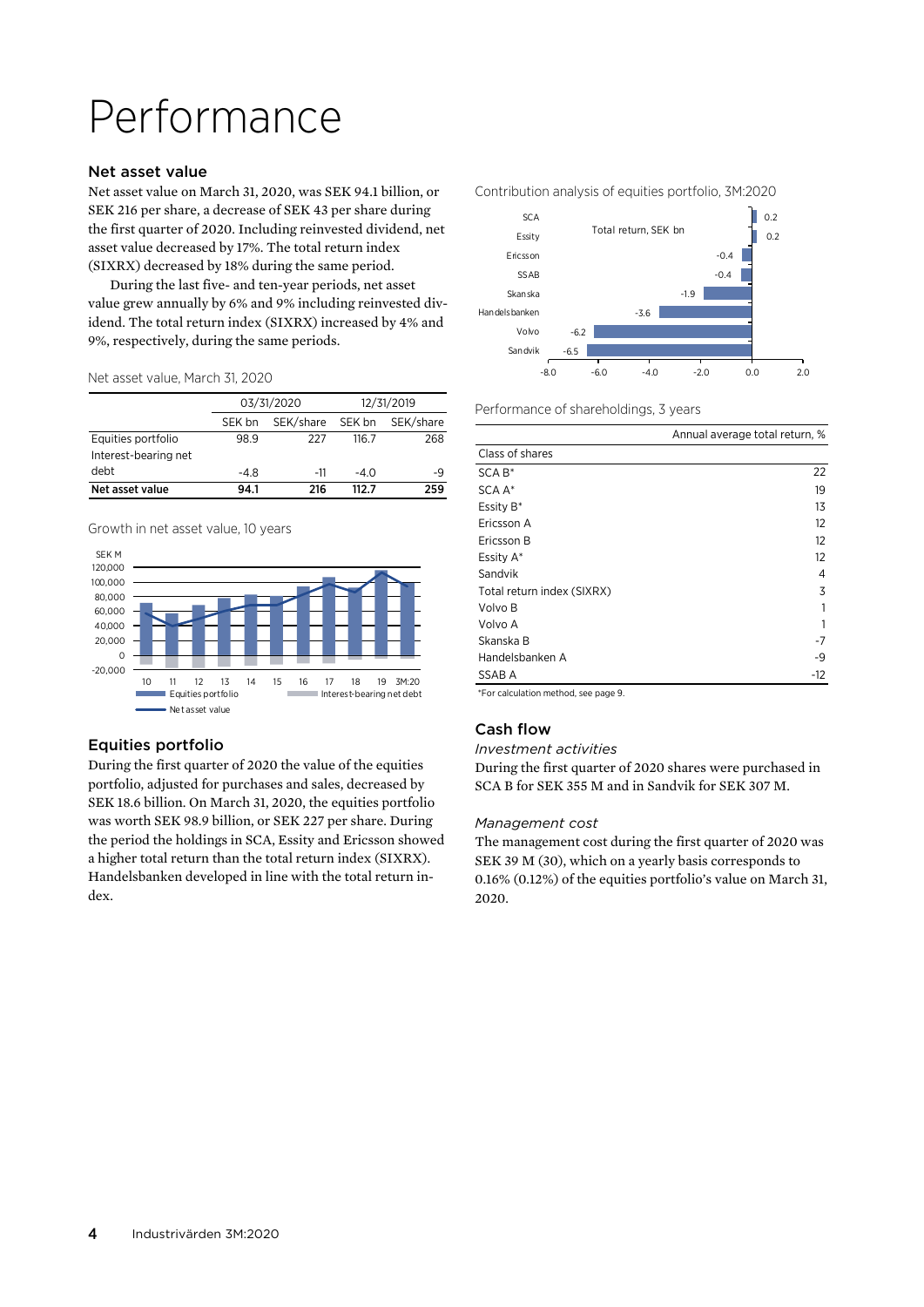### Financing

### *Interest-bearing net debt*

Interest-bearing net debt amounted to SEK 4.8 billion (3.0) on March 31, 2020. The debt-equities ratio was 5% (3%), and the equity ratio was 95% (95%). The debt-equities ratio is calculated as interest-bearing net debt in relation to the market value of the equities portfolio.

During the first quarter of 2020 two new bonds of total SEK 2.0 billion was issued within the framework of the existing MTN program. The bonds was issued primarily for refinancing and has a tenor of three and five years, respectively.

No part of Industrivärden's borrowings is conditional upon any covenants.

#### Interest-bearing net debt, March 31, 2020

|                                           | 31/03/2020 | 31/12/2019 |
|-------------------------------------------|------------|------------|
| MTN program                               | 4.254      | 3,055      |
| Commercial paper                          |            | 900        |
| Provisions for pensions                   | 61         | 68         |
| Other interest-bearing liabilities        | 653        | 232        |
| <b>Total interest-bearing liabilities</b> | 4.968      | 4.255      |
| Less:                                     |            |            |
| Interest-bearing receivables              | $-166$     | $-167$     |
| Cash and cash equivalents                 |            | $-56$      |
| Total                                     | 4,802      | 4.032      |

Development of interest-bearing net debt, 5 years



#### *Credit rating*

S&P Global Ratings has assigned Industrivärden a credit rating of A+/Stable/A-1.

### Industrivärden share data

#### *Share performance*

The market prices for Industrivärden's Class A and C shares on March 31, 2020, were SEK 193.60 and SEK 193.90, respectively. The corresponding prices on December 31, 2019, were SEK 232.00 and SEK 225.90, respectively.

The total return during the first quarter of 2020 was -17% for the Class A and -14% for the Class C shares. The total return index (SIXRX) decreased by -18% during the same period. The total return for longer periods of time are shown in the table on page 1 and for specific years in the chart below.

Value performance for respective years



At the 2011 Annual General Meeting, a share conversion clause was added to the Articles of Association. Shareholders have the right at any time to request conversion of Class A shares to Class C shares. During the first quarter of 2020, 1,063,006 shares were converted.

#### Share structure, March 31, 2020

|                |               |              | Capital, | Votes. |
|----------------|---------------|--------------|----------|--------|
| Share class    | No. of shares | No. of votes | %        | ℅      |
| $A(1$ vote)    | 267.120.334   | 267.120.334  | 61.4     | 94.1   |
| $C(1/10$ vote) | 168.089.543   | 16.808.954   | 38.6     | 5.9    |
| Total          | 435,209,877   | 283.929.288  | 100.0    | 100.0  |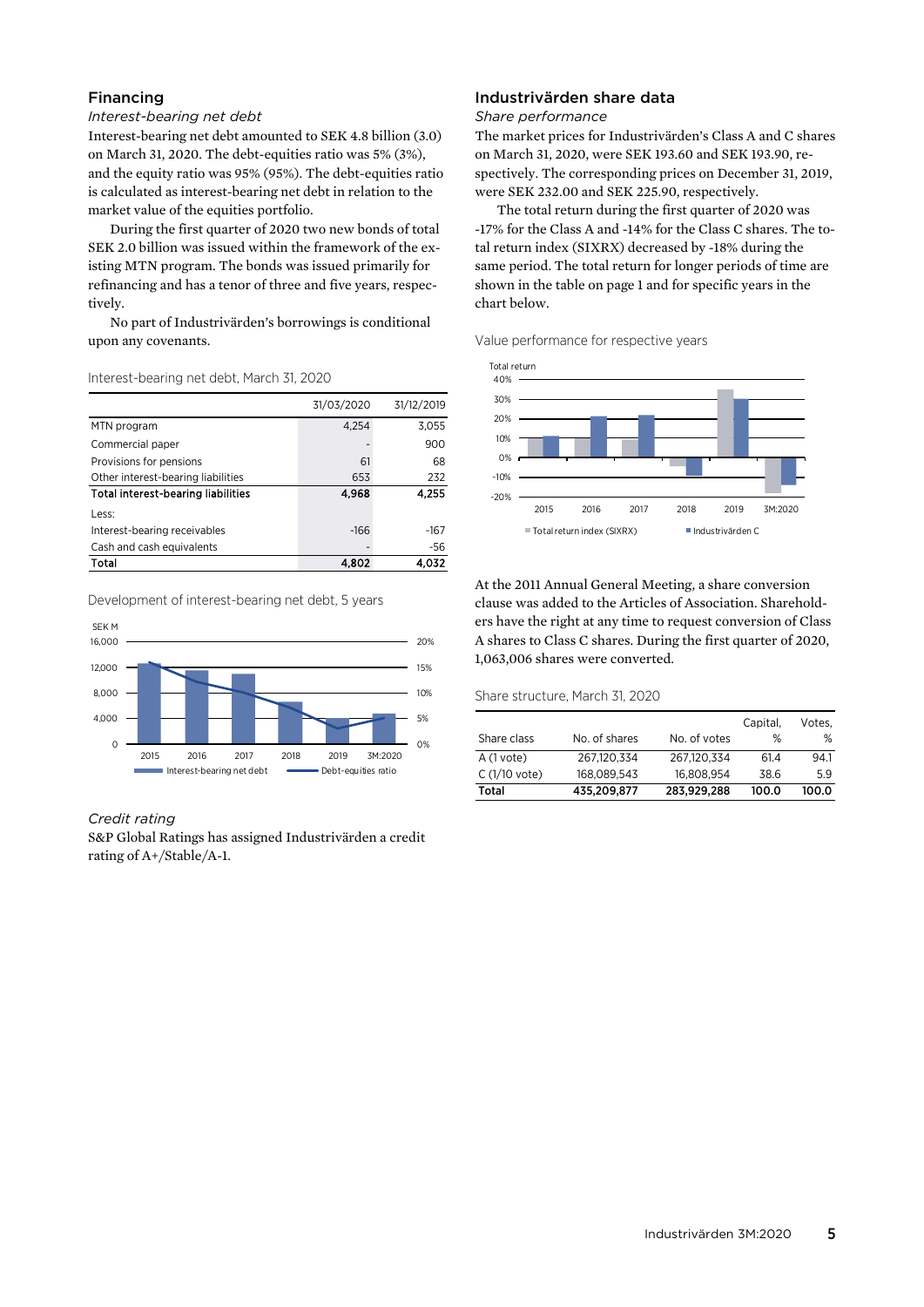### Annual General Meeting

The 2020 Annual General Meeting will be held at 2 p.m. on April 24 at the Grand Hôtel, Vinterträdgården hall, in Stockholm. Notification to attend can be made by post, by electronic application on Industrivärden's website, or by phone, at +46-8-402 92 86. Industrivärden is monitoring the development regarding the COVID-19-pandemic and the instructions from the authorities, closely. Industrivärden will publish updated information regarding the Annual General Meeting on its website continuously.

### Nominating Committee's recommendation for election of board members at the Annual General Meeting

The Nominating Committee proposes re-election of board members Pär Boman, Christian Caspar, Bengt Kjell, Fredrik Lundberg, Annika Lundius, Lars Pettersson and Helena Stjernholm, and election of Marika Fredriksson as a new board member. Nina Linander has declined re-election. In addition, Fredrik Lundberg is proposed for re-election as Chairman of the Board.

Marika Fredriksson (born 1963) has a Master's in Finance and Business Administration. She is CFO & Group Executive Vice President for Vestas Wind Systems since 2013. Prior to this she served as CFO of Gambro, CFO of Autoliv, and held several senior positions in the Volvo Group. Marika Fredriksson is a board member of Sandvik and SSAB.

Further information about the nominated board members is provided on Industrivärden's website.

### Industrivärden's Board of Directors withdraws the dividend proposal

Due to the prevailing uncertainty caused by COVID-19 pandemic, the Board of Directors has decided to withdraw the dividend proposal to the Annual General Meeting to be held on April 24.

The Board of Directors has the ambition, if the circumstances exist, to convene an Extra General Meeting in the autumn to decide on the dividend.

### Accounting policies

This interim report has been prepared in accordance with IAS 34 Interim Financial Reporting. The consolidated financial statements have been prepared in accordance with International Financial Reporting Standards (IFRS) as endorsed by the EU, and the Swedish Annual Accounts Act. The Parent Company's financial statements have been prepared in accordance with RFR 2 – Accounting for Legal Entities, and the Swedish Annual Accounts Act. New or amended IFRSs and IFRIC interpretations have not had any material effect on the Group's or Parent Company's earnings or financial position.

### Risks and uncertainties

The dominant risk in Industrivärden's business is share price risk, i.e., the risk of a change in value caused by changes in share prices. A 1% change in the share price of the holdings in the equities portfolio as per March 31, 2020, would have affected its market value by approximately +/– SEK 1,000 M. Further information about risks and uncertainties is provided in the 2019 Annual Report.

#### Related party transactions

No related party transactions that have significantly affected the Industrivärden's financial position or result have taken place during the period.

### Events after the balance sheet date

No significant events have occurred after March 31, 2020.

Stockholm, April 7, 2020 AB Industrivärden (publ)

*Helena Stjernholm*  Chief Executive Officer

*This interim report has not been reviewed by the company's auditors.*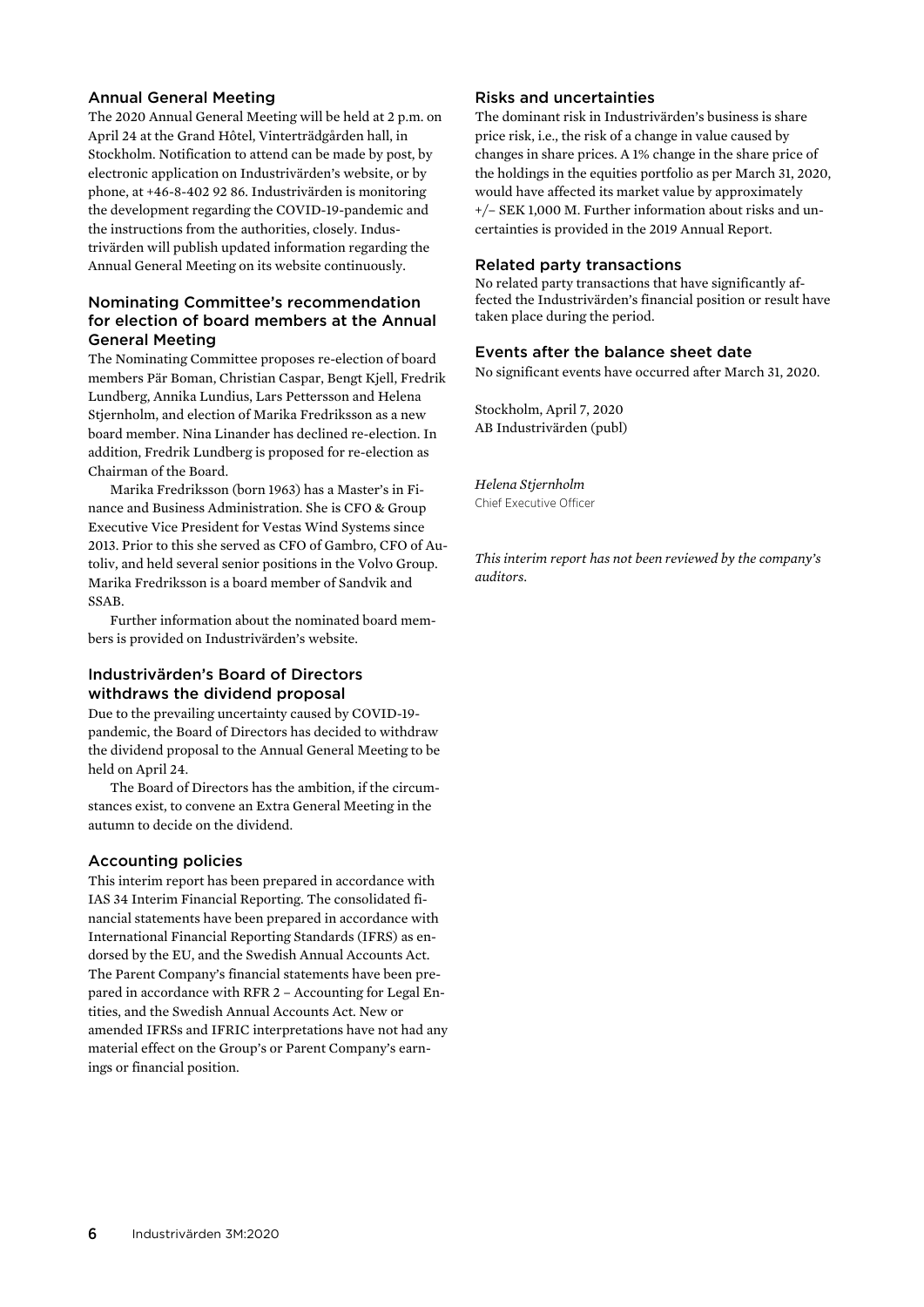# Financial statements

# Group, condensed

|                                                         | 2020                     | 2019          | 2019      |
|---------------------------------------------------------|--------------------------|---------------|-----------|
| <b>SEK M</b>                                            | Jan.-Mar.                | Jan.-Mar.     | Jan.-Dec. |
| <b>INCOME STATEMENT</b>                                 |                          |               |           |
| Dividend income                                         |                          | 1,503         | 4,093     |
| Change in fair value of financial assets                | $-18,555$                | 13,813        | 25,983    |
| Management cost                                         | $-39$                    | $-30$         | -115      |
| Operating income                                        | $-18,594$                | 15,286        | 29,961    |
| Financial items                                         | -9                       | -6            | -31       |
| Income after financial items                            | $-18,603$                | 15,280        | 29,930    |
| $\text{Tax*}$                                           | 69                       |               | -93       |
| Net income for the period                               | $-18,534$                | 15,280        | 29,837    |
|                                                         |                          |               |           |
| Earnings per share, SEK                                 | $-42.59$                 | 35.11         | 68.56     |
| STATEMENT OF COMPREHENSIVE INCOME                       |                          |               |           |
| Net income for the period                               | $-18,534$                | 15,280        | 29,837    |
| Items that are not to be reversed in the inc. statement |                          |               |           |
| Actuarial gains and losses on pensions                  |                          |               | 51        |
| Comprehensive income for the period                     | $-18,534$                | 15,280        | 29,888    |
|                                                         |                          |               |           |
| BALANCE SHEET as per end of period                      |                          |               |           |
| Equities<br>Other non-current assets                    | 98,917<br>13             | 103,933<br>18 | 116,750   |
| Total non-current assets                                |                          |               | 14        |
|                                                         | 98,930                   | 103,951       | 116,764   |
| Cash and cash equivalents                               |                          | 568           | 56        |
| Other current assets                                    | 187                      | 1,571         | 191       |
| Total current assets                                    | 187                      | 2,139         | 247       |
| <b>Total assets</b>                                     | 99,117                   | 106,090       | 117,011   |
| Shareholders' equity                                    | 93,994                   | 100,422       | 112,528   |
| Non-current interest-bearing liabilities                | 3,061                    | 2,368         | 2,323     |
| Non-current non interest-bearing liabilities            | 60                       | 56            | 137       |
| Total non-current liabilities                           | 3,121                    | 2,424         | 2,460     |
| Current interest-bearing liabilities                    | 1,907                    | 2,794         | 1,932     |
| Other liabilities                                       | 95                       | 450           | 91        |
| <b>Total current liabilities</b>                        | 2,002                    | 3,244         | 2,023     |
| Total shareholders' equity and liabilities              | 99,117                   | 106,090       | 117,011   |
|                                                         |                          |               |           |
| <b>CASH FLOW</b>                                        |                          |               |           |
| Dividend income                                         | $\overline{\phantom{a}}$ | 117           | 4,093     |
| Other                                                   | -40                      | $-69$         | $-221$    |
| Cash flow from operating activities                     | $-40$                    | 48            | 3,872     |
| Purchases/sales of shares                               | $-735$                   | 2,128         | 1,163     |
| Cash flow from investing activities                     | $-735$                   | 2,128         | 1,163     |
| Change interest-bearing liabilities                     | 719                      | $-2,402$      | $-3,271$  |
| Dividend paid                                           |                          |               | $-2,502$  |
| Other                                                   |                          | 8             | 8         |
| Cash flow from financing activities                     | 719                      | $-2,394$      | $-5,765$  |
| Cash flow for the period                                | -56                      | $-218$        | -730      |
| Cash and cash equivalents at end of period              | $\mathbf 0$              | 568           | 56        |

\* Pertains to deferred tax on temporary differences accounted for in subsidiaries that have no cash flow effect.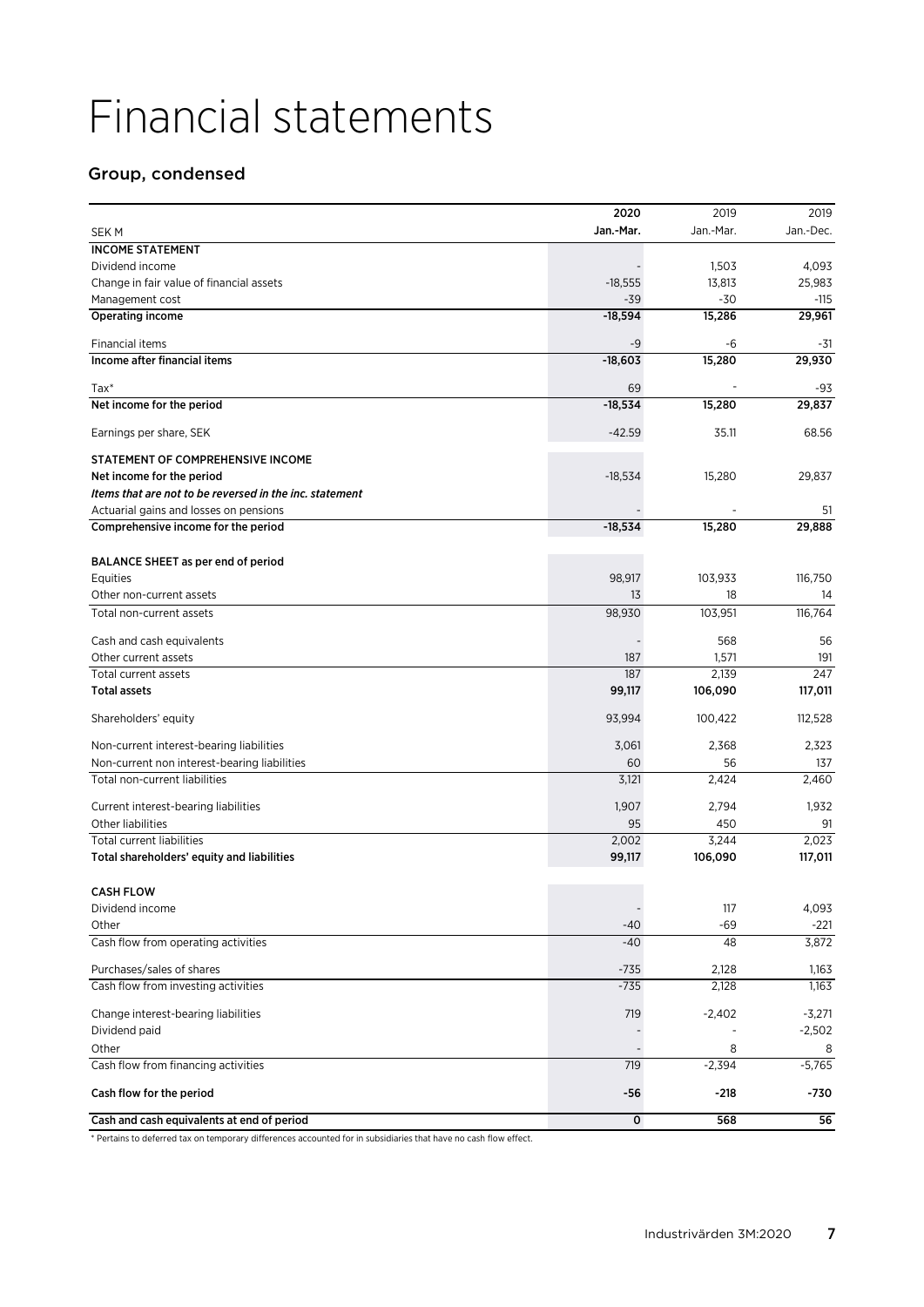# Group, condensed (cont.)

|                                                   | 2020      | 2019      | 2019      |
|---------------------------------------------------|-----------|-----------|-----------|
| SEK M                                             | Jan.-Mar. | Jan.-Mar. | Jan.-Dec. |
| <b>CHANGES IN SHAREHOLDERS' EQUITY</b>            |           |           |           |
| Opening shareholders' equity as per balance sheet | 112,528   | 85.142    | 85.142    |
| Comprehensive income for the period               | $-18.534$ | 15.280    | 29.888    |
| Dividend                                          |           | -         | $-2,502$  |
| Closing shareholders' equity as per balance sheet | 93,994    | 100,422   | 112,528   |
|                                                   |           |           |           |
| INTEREST-BEARING NET DEBT at end of period        |           |           |           |
| Cash and cash equivalents                         |           | 568       | 56        |
| Interest-bearing assets                           | 166       | 1,557     | 167       |
| Non-current interest-bearing liabilities          | 3,061     | 2,368     | 2.323     |
| Current interest-bearing liabilities              | 1.907     | 2.794     | 1,932     |
| Interest-bearing net debt                         | 4,802     | 3,037     | 4.032     |

### Fair value measurement of financial instruments

In accordance with IFRS 13, financial instruments are measured at fair value according to a three level hierarchy. Classification is based on input data that is used in measuring the instruments. Instruments in Level 1 are valued according to quoted prices for identical instruments in an active market. Instruments in Level 2 are measured in a valuation model which uses input data that are directly or indirectly observable in the market. Instruments in Level 3 are measured using a valuation technique based on input data that are not observable in a market.

| 03/31/2020               | Level 1 | Level 2                  | Level 3 | Total  |
|--------------------------|---------|--------------------------|---------|--------|
| Assets                   |         |                          |         |        |
| Equities                 | 98,473  | -                        | 444     | 98,917 |
| <b>Total assets</b>      | 98,473  | $\overline{\phantom{0}}$ | 444     | 98,917 |
|                          |         |                          |         |        |
|                          | Level 1 | Level 2                  | Level 3 | Total  |
| <b>Liabilities</b>       |         |                          |         |        |
| Derivatives, etc.        |         | 36                       | ٠       | 36     |
| <b>Total liabilities</b> |         | 36                       |         | 36     |
|                          |         |                          |         |        |

# Parent Company, condensed

|                                            | 2020      | 2019      | 2019      |
|--------------------------------------------|-----------|-----------|-----------|
| <b>SEK M</b>                               | Jan.-Mar. | Jan.-Mar. | Jan.-Dec. |
| <b>INCOME STATEMENT</b>                    |           |           |           |
| Operating income                           | $-15,020$ | 9,503     | 19,876    |
| Income after financial items               | $-15,029$ | 9,497     | 19,846    |
| Income for the period                      | $-15,029$ | 9,497     | 19,846    |
| Comprehensive income for the period        | $-15,029$ | 9,497     | 19,897    |
| BALANCE SHEET as per end of period         |           |           |           |
| Non-current assets                         | 54,627    | 60,646    | 69,314    |
| Current assets                             | 144       | 489       | 149       |
| <b>Total assets</b>                        | 54,771    | 61,135    | 69,463    |
| Shareholders' equity                       | 48,598    | 55,730    | 63,627    |
| Non-current liabilities                    | 3,097     | 2,424     | 2,367     |
| <b>Current liabilities</b>                 | 3,076     | 2,981     | 3,469     |
| Total shareholders' equity and liabilities | 54,771    | 61,135    | 69,463    |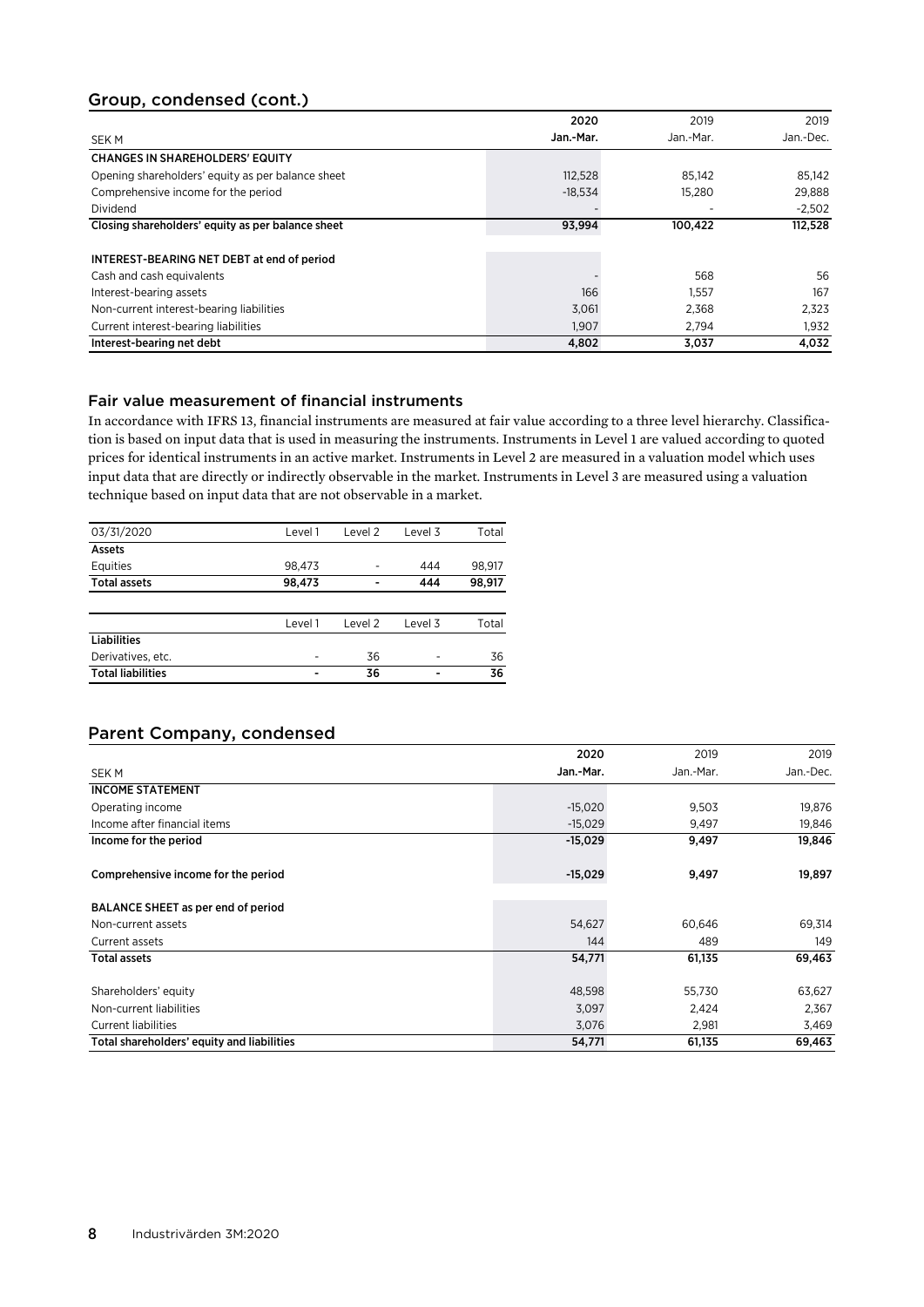# Definitions

This report includes financial key ratios that are based on IFRS. In addition, other key ratios (Alternative Performance Measures – APMs) are used by the Company and other interests to describe the Group's operations and which cannot be discerned or derived from the financial statements. These APMs are to be regarded as a complement to the financial reporting presented in accordance with IFRS. It should be noted that the APMs defined below may differ somewhat from other companies' definitions of the same terms.

### Change in value of shares

For shares held at both the start and end of the year, the change in market value consists of the difference in value between these two points in time. For shares sold during the year, the change in market value consists of the difference between the sales price of the shares and their value at the start of the year. For shares acquired during the year, the change in market value consists of the difference between the cost of the shares and their value at the end of the year.

### Debt-equities ratio

Interest-bearing net debt in relation to the market value of the equities portfolio.

### Earnings per share

Net income for the year divided by the total number of shares outstanding.

### Equity ratio

Shareholders' equity as a share of total assets.

### Interest-bearing net debt

Interest-bearing liabilities and pension liabilities less cash and cash equivalents and interest-bearing receivables.

### Market value of equities portfolio

The value of the equities portfolio based on market prices on the balance sheet date.

### Net asset value

The market value of the equities portfolio less interestbearing net debt.

### Net asset value including reinvested dividend

To calculate the development of net asset value before dividends paid out, the dividends paid out by the Company are recalculated to take into account the performance of the listed portfolio. This gives a measure of how net asset value would have developed if Industrivärden had not paid any dividend.

### Total return, Essity and SCA

The total returns for Essity and SCA have been calculated as the respective companies' share of the original company SCA's total return before the split (based on the share of value prior to the split), and thereafter based on the value performance of the respective companies. The split was carried out on June 9, 2017, and the first day of trading in Essity's stock was June 15, 2017.

### Total return, shares

Change in the share price taking into account reinvested dividends. The total return is compared against the return index (SIXRX), which indicates the price development including reinvested dividends for stocks listed on the Stockholm Stock Exchange.

### Total return, shareholding

Change in value of a shareholding included reinvested dividend. Reported only for the current reporting period.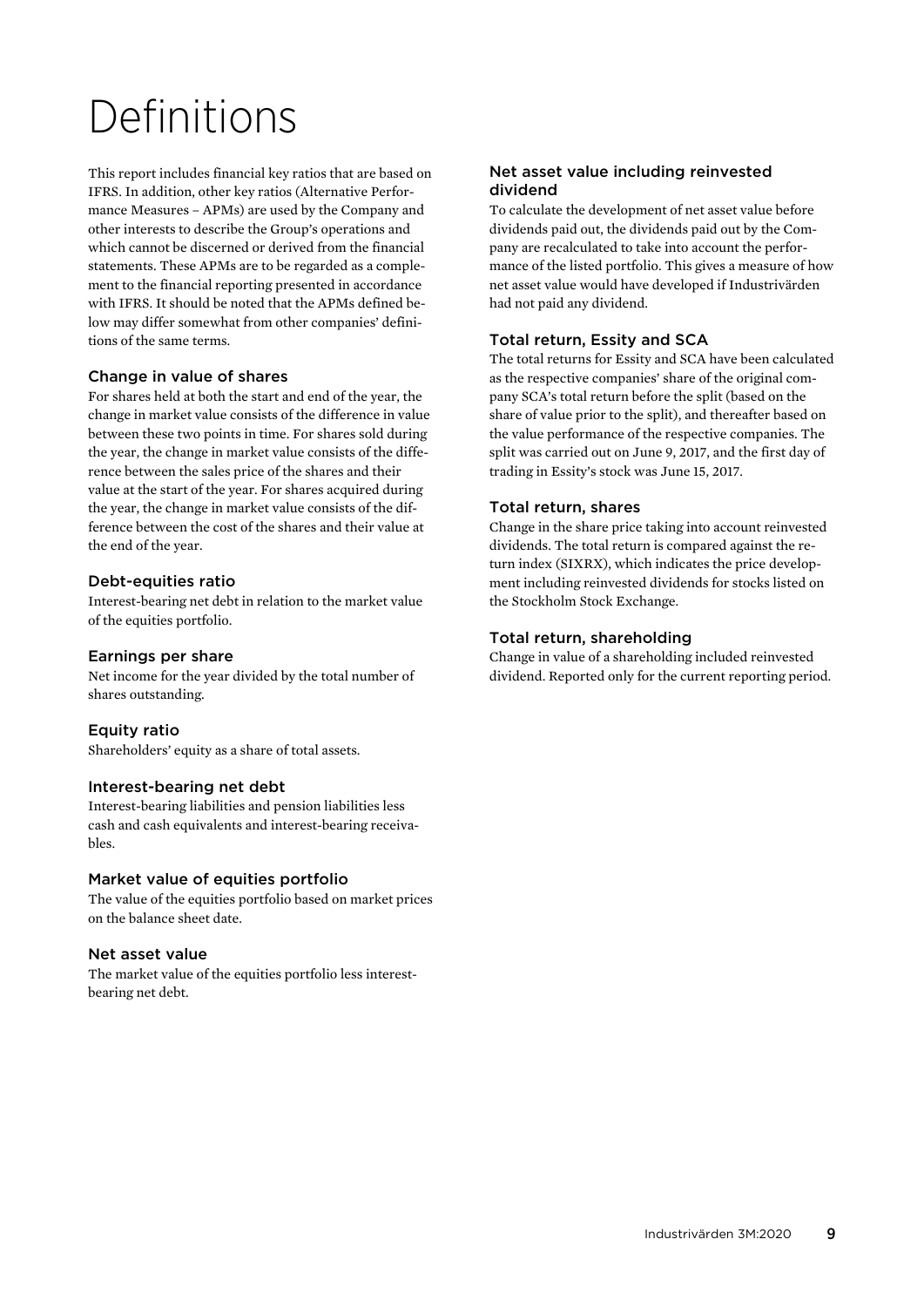# Information

# Annual Report 2019

Industrivärden's 2019 Annual Report was published on February 20, 2020, and is available on the Company's website and can also be ordered from the Company.

### Financial calendar

Annual General Meeting: April 24, 2020, in Stockholm Interim report January–June: July 7, 2020 Interim report January–September: October 6, 2020

# Contact persons

Sverker Sivall, Head of Corporate Communications and Sustainability Phone: +46-8-666 64 19 Email: ssl@industrivarden.se Jan Öhman, CFO Phone: +46-8-666 64 45 Email: jon@industrivarden.se

# Contact information

AB Industrivärden (publ) Box 5403, SE-114 84 Stockholm, Sweden Registered office: Stockholm Reg. no.: 556043-4200 Switchboard: +46-8-666 64 00 info@industrivarden.se www.industrivarden.net

### Ticker codes, Class C shares

INDUC:SS i Bloomberg INDUc.ST i Reuters INDU C i NASDAQ OMX

# Publication

This information is such that AB Industrivärden is required to make public pursuant to the EU Market Abuse Regulation. The information was submitted for publication, through the agency of the Head of Corporate Communication and Sustainability stated above, at 11:00 a.m. CEST on April 7, 2020.